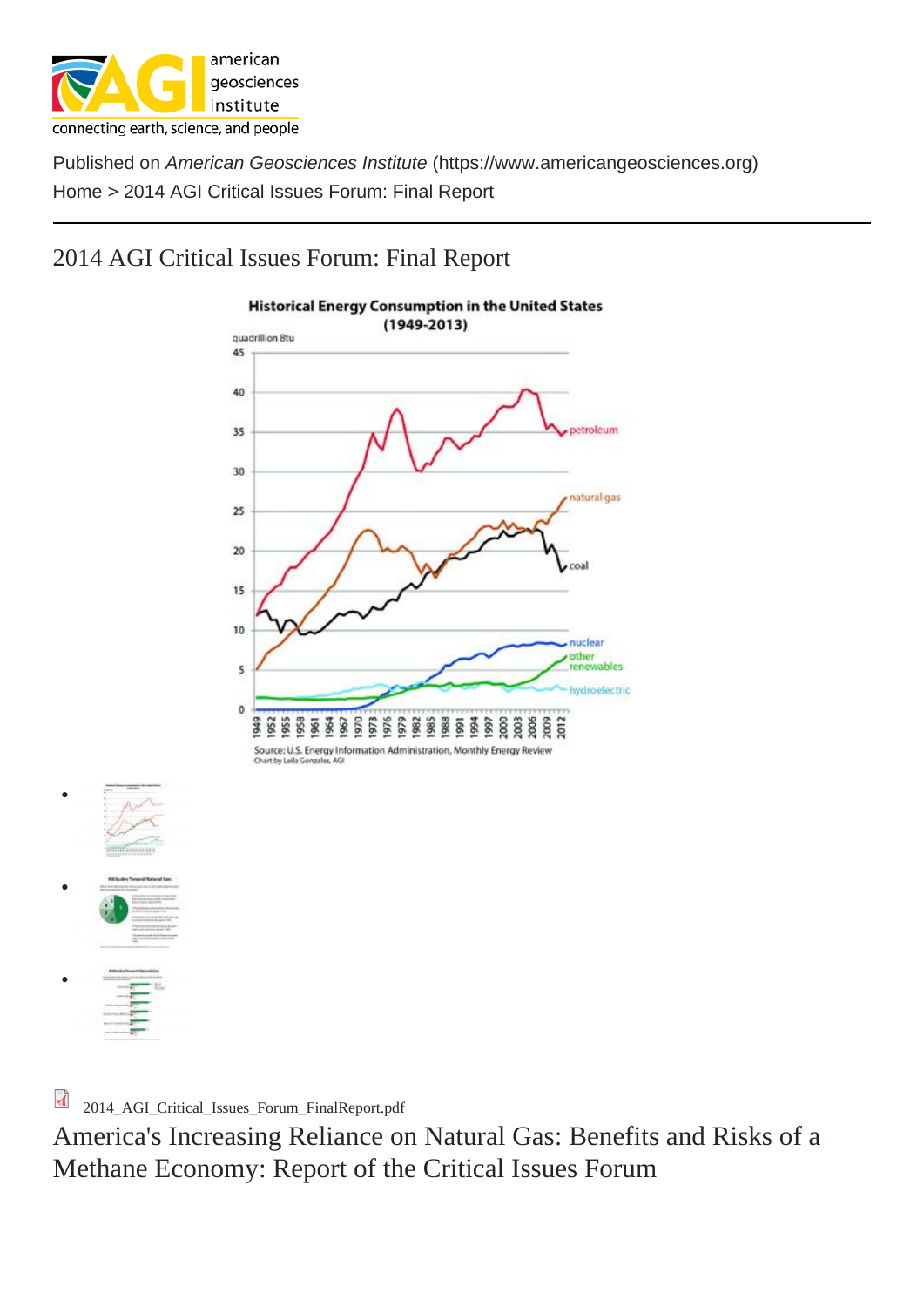Eve[ry day, most Americans work, study or relax in climate](https://www.americangeosciences.org/sites/default/files/critical-issues/factsheets/2014_AGI_Critical_Issues_Forum_FinalReport.pdf)-controlled, well-lit rooms. Every day, most Americans make phone [calls or send emails, wash their h](https://www.amazon.com/Americas-Increasing-Reliance-Natural-Gas/dp/1508843503)ands with clean water and pull food from refrigerators. And every day, most of the 319 million Americans either ride in one of the 253 million vehicles on the road, or take a subway, train, plane, boat or some other means of transportation.

That all of these activities — integral to our daily lives — require energy won't come as news to anyone. But the amount of energy needed to fuel our way of life is often under-appreciated, and rarely do we give much thought to where the energy that drives modern life is sourced. Even with great advances in efficiency, total energy use today in the United States is twice what it was 50 years ago, and globally we trail only China, which has a population more than four times as large. On average, each American consumes the equivalent of about 2,420 gallons of oil annually — more per person than in any other of the world's 35 mostpopulous nations.

Visualize 2,420 gallons of oil multiplied by 319 million people, and the enormous scale of our energy requirement comes into focus. Supplying all that energy — from sources that are affordable, accessible, reliable and sustainable — is a challenge equally enormous. Since the early 20th century, abundant, energy-dense fossil fuels including petroleum, natural gas and coal have been our go-to sources to meet most demand. And that continues today, with those three fuels accounting, respectively, for 36, 27 and 18 percent of all U.S. energy consumption. Of course, we use other sources as well: nuclear (9 percent of total U.S. energy usage), hydroelectric (3 percent), and renewable sources such as biomass, wind, geothermal and solar (6 percent combined). The mix of sources we've used has long been dynamic, shifting historically — though largely out of the public eye — in response to changes in supply, demand, U.S and global economic activity, technological innovation and available infrastructure. The U.S. led the world in total petroleum production until the 1970s, after which it was eclipsed by output from other countries. But since the mid-2000s, U.S. oil and gas production has seen a resurgence, fueled by advances in technology and geologic understanding. The economic potential of the current oil and gas boom is undeniable for the United States, both as an engine of economic growth and as a measure of energy security. Yet, the rapid expansion of the domestic footprint of energy development has also dramatically increased awareness of the challenges involved. And increased publicity about the potential hazards and impacts of energy production and transport has led to conversations about energy and the environment that have grown louder and more fraught with emotion, giving the impression of an issue defined by strongly entrenched positions and with little opportunity to find common, or middle, ground.

However, there is more opportunity than there might seem. Most Americans do not perceive economic and environmental prosperity as an either-or proposition — quite the opposite. According to polling by the University of Texas at Austin, for example, roughly half of respondents said that economic and environmental concerns go "hand-in-hand," whereas just one-quarter said that one or the other "should always be given priority" over the other.

When it comes to energy, every source has upsides and downsides — whether due to cost, accessibility, reliability or potential as a hazard. As with all complex problems, there is no easy, single solution to solving the future energy requirements of a growing economy. But inflexibility and an unwillingness to consider alternative ideas is a recipe for stagnation, not success. And finding common ground — on the desire for ample affordable energy and for a continued push for the implementation of best practices in energy production and environmental protection, for example — through open and honest communication is paramount in ensuring we can maintain the high standards of living we enjoy across the country. Based on current and expected future energy demands in the U.S., coupled with the anticipated availability of resources and infrastructure, the U.S. will continue to rely on a diverse mix of energy sources in the coming decades. This mix will most likely still be led by fossil fuels because the technology and infrastructure for efficient generation and/or transmission of power from sources like nuclear and renewables is expected to be inadequate to fulfill the majority of our demand in the near future. And improved supply of fossil fuels, especially natural gas, will likely play a critical role in bridging the transition of the economy towards future energy sources.

Renewable energy consumption has been growing annually by about 6 percent on average since 2008, thanks largely to tax credits and government investments that have stimulated research and development. Sustaining that brisk pace, however, will be difficult due to the ever-increasing need for materials to build the required infrastructure, as well as the land (or sea) surface area on which to install it. And even if this pace were sustained, it would still take until mid-century for renewable consumption to equal current fossil fuel consumption. This is not an argument against development of non-fossil resources, but is instead one illustration of the challenge of transitioning away from a fossil fuel-dominated economy.

In recent years, natural gas, which is composed mostly of methane, has emerged as an appealing option to meet the majority of our